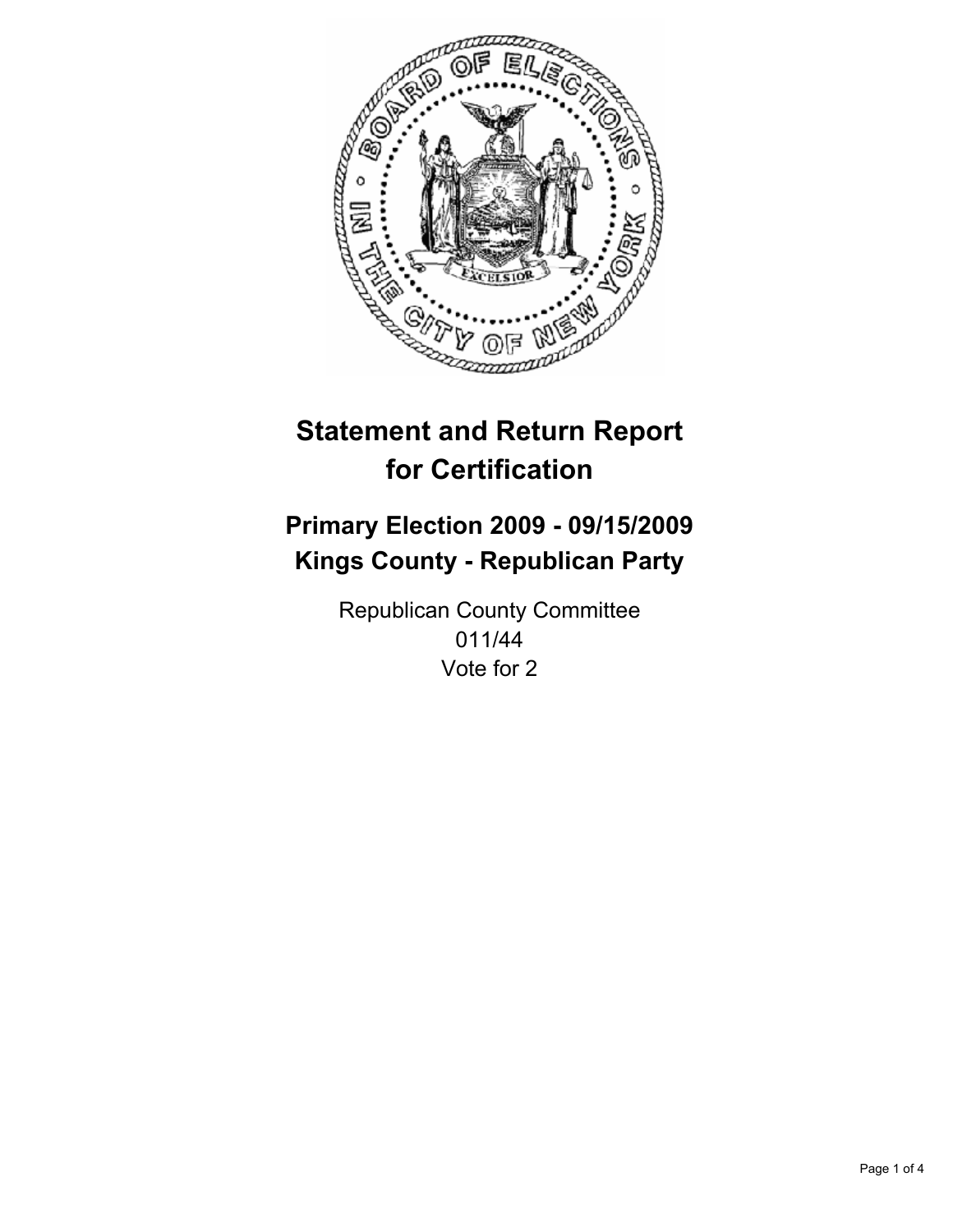

### **Assembly District 44**

| <b>GERALD M O'BRIEN (WRITE-IN)</b>    | 8      |
|---------------------------------------|--------|
| AFFIDAVIT<br>ANITA O'BRIEN (WRITE-IN) | 0<br>8 |
| ABSENTEE/MILITARY                     | 0      |
| <b>EMERGENCY</b>                      | 0      |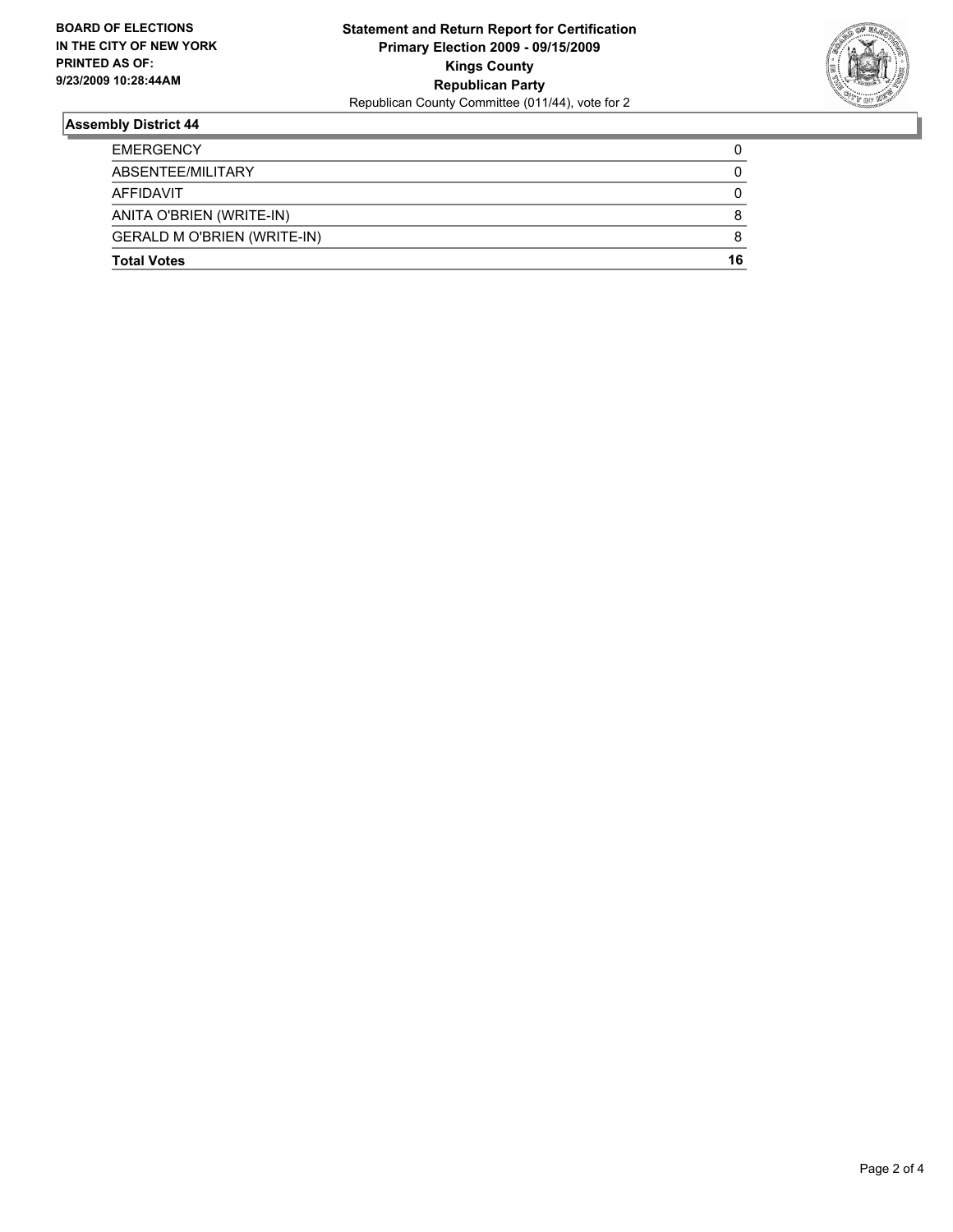#### **Statement and Return Report for Certification Primary Election 2009 - 09/15/2009 Kings County Republican Party** Republican County Committee (011/44), vote for 2

#### **Total for Republican County Committee (011/44) - Kings County**

| <b>Total Votes</b>                 | 16 |
|------------------------------------|----|
| <b>GERALD M O'BRIEN (WRITE-IN)</b> | 8  |
| ANITA O'BRIEN (WRITE-IN)           | 8  |
| AFFIDAVIT                          | 0  |
| ABSENTEE/MILITARY                  | 0  |
| <b>EMERGENCY</b>                   | 0  |

We certify this statement to be correct, and have caused the same to be attested by the signatures of the members of the board, or a majority thereof, on

Date

Secretary Chairman

Canvassing Board

Canvassing Board **Canvassing Board** Canvassing Board **Deputy Chief Clerk** 

Chief Clerk

Page 3 of 4

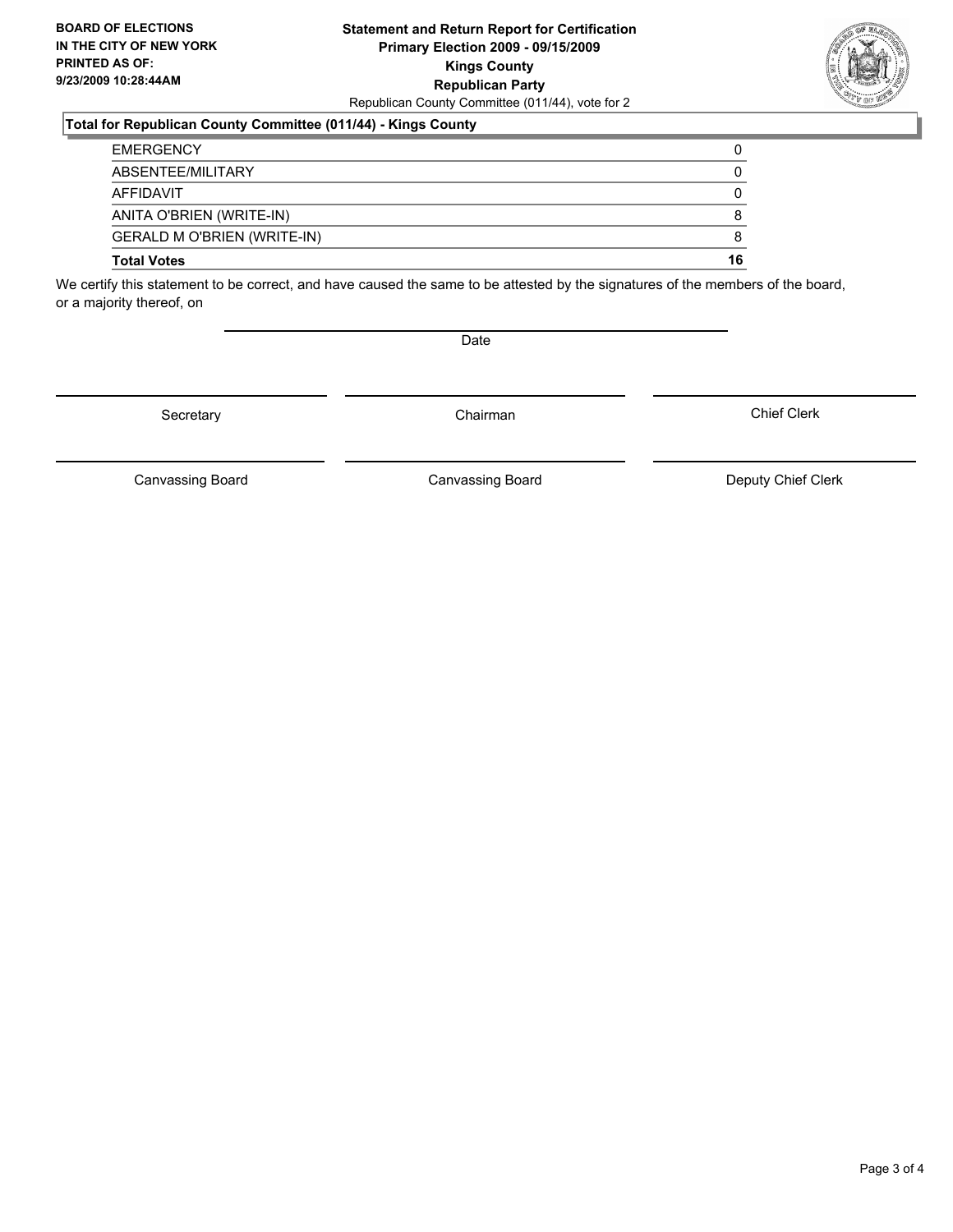**Statement and Return Report for Certification Primary Election 2009 - 09/15/2009 Kings County Republican Party** Republican County Committee (011/44), vote for 2

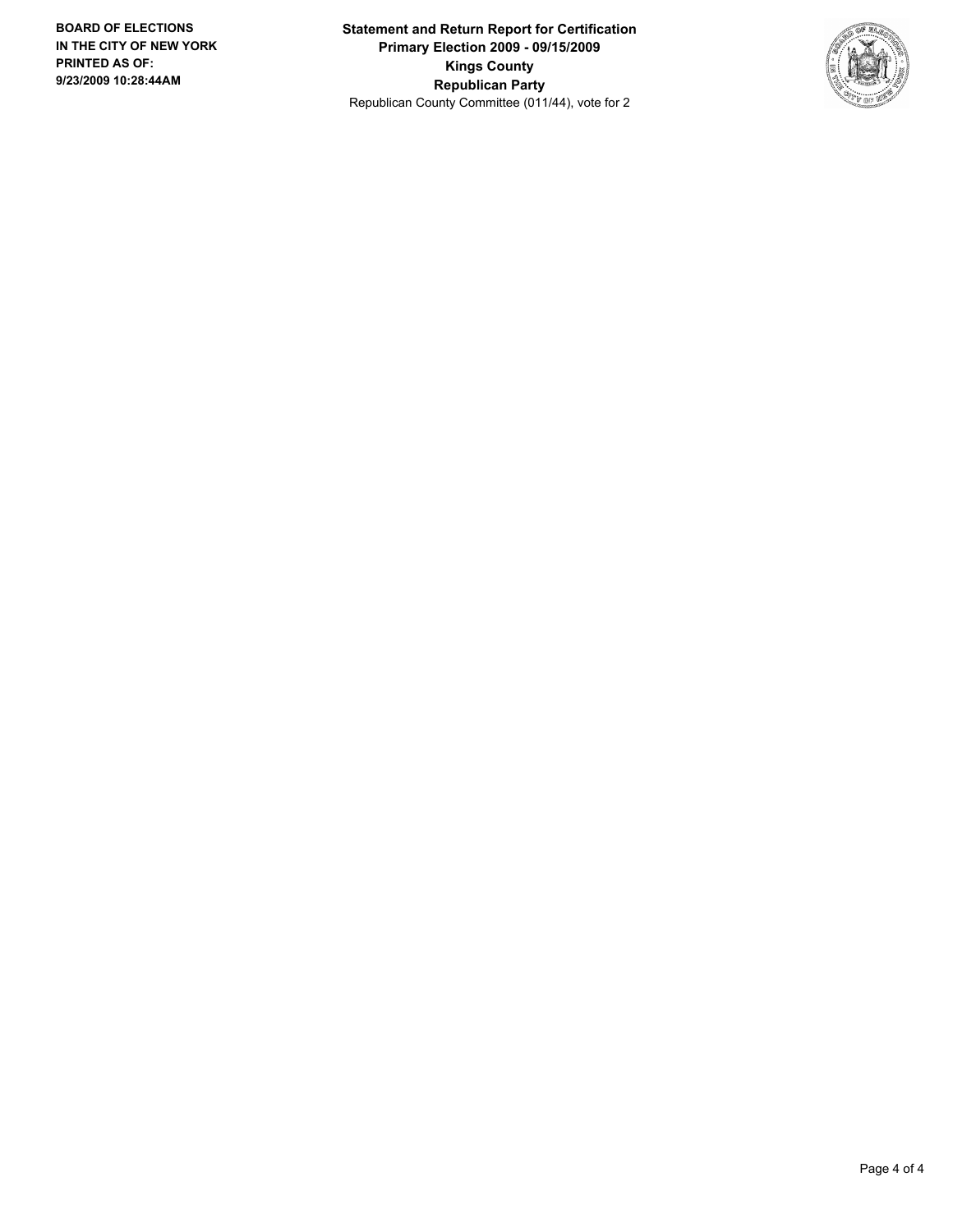

# **Statement and Return Report for Certification**

## **Primary Election 2009 - 09/15/2009 Kings County - Republican Party**

Republican County Committee 029/46 Vote for 2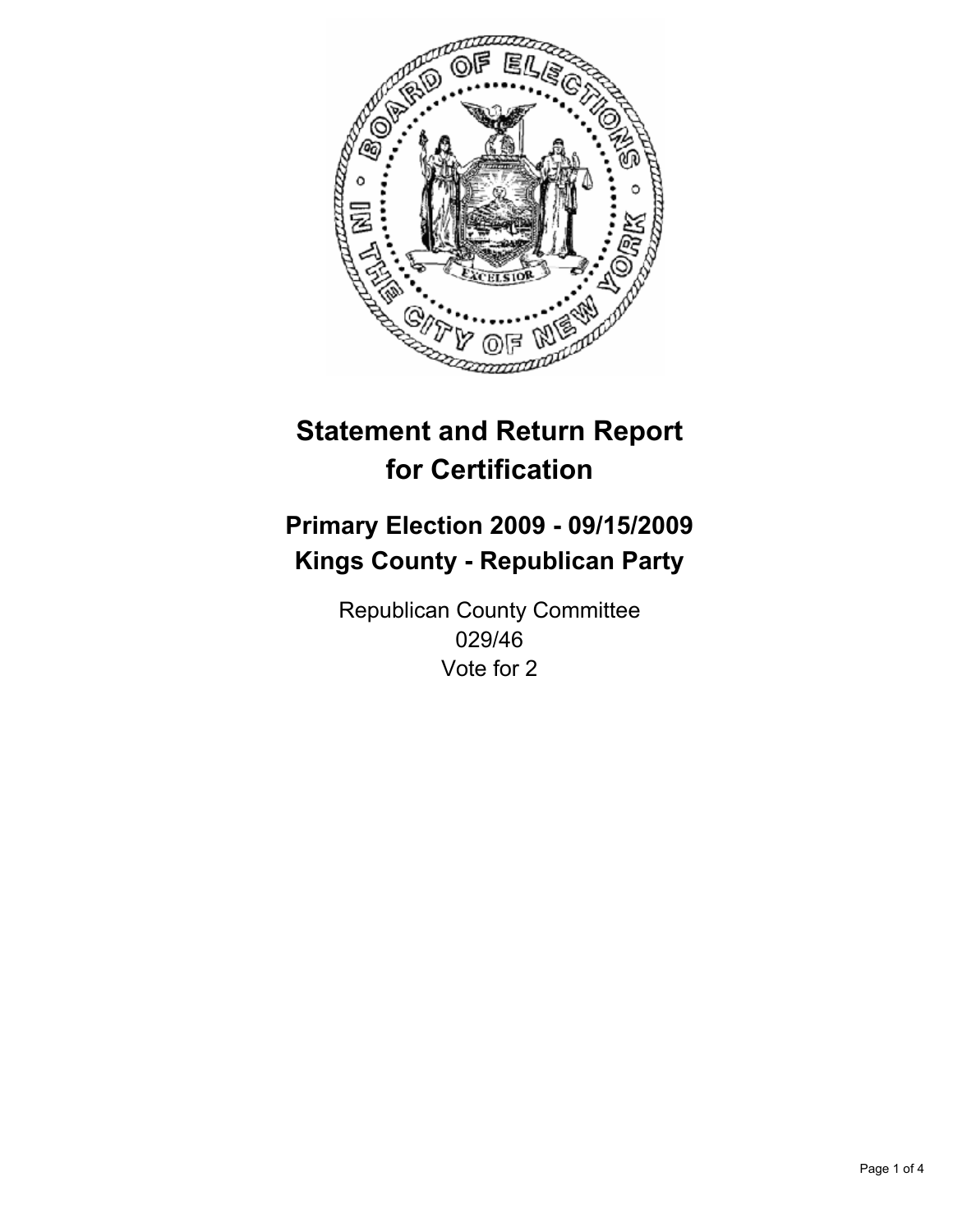

### **Assembly District 46**

| <b>Total Votes</b>      | 46 |
|-------------------------|----|
| <b>PAULINE SODEIKES</b> | 11 |
| <b>ROY M ANTOUN</b>     | 12 |
| ARNALDO A FERRARO       | 13 |
| KAREN A FERRARO         | 10 |
| AFFIDAVIT               | 0  |
| ABSENTEE/MILITARY       | 0  |
| <b>EMERGENCY</b>        | 0  |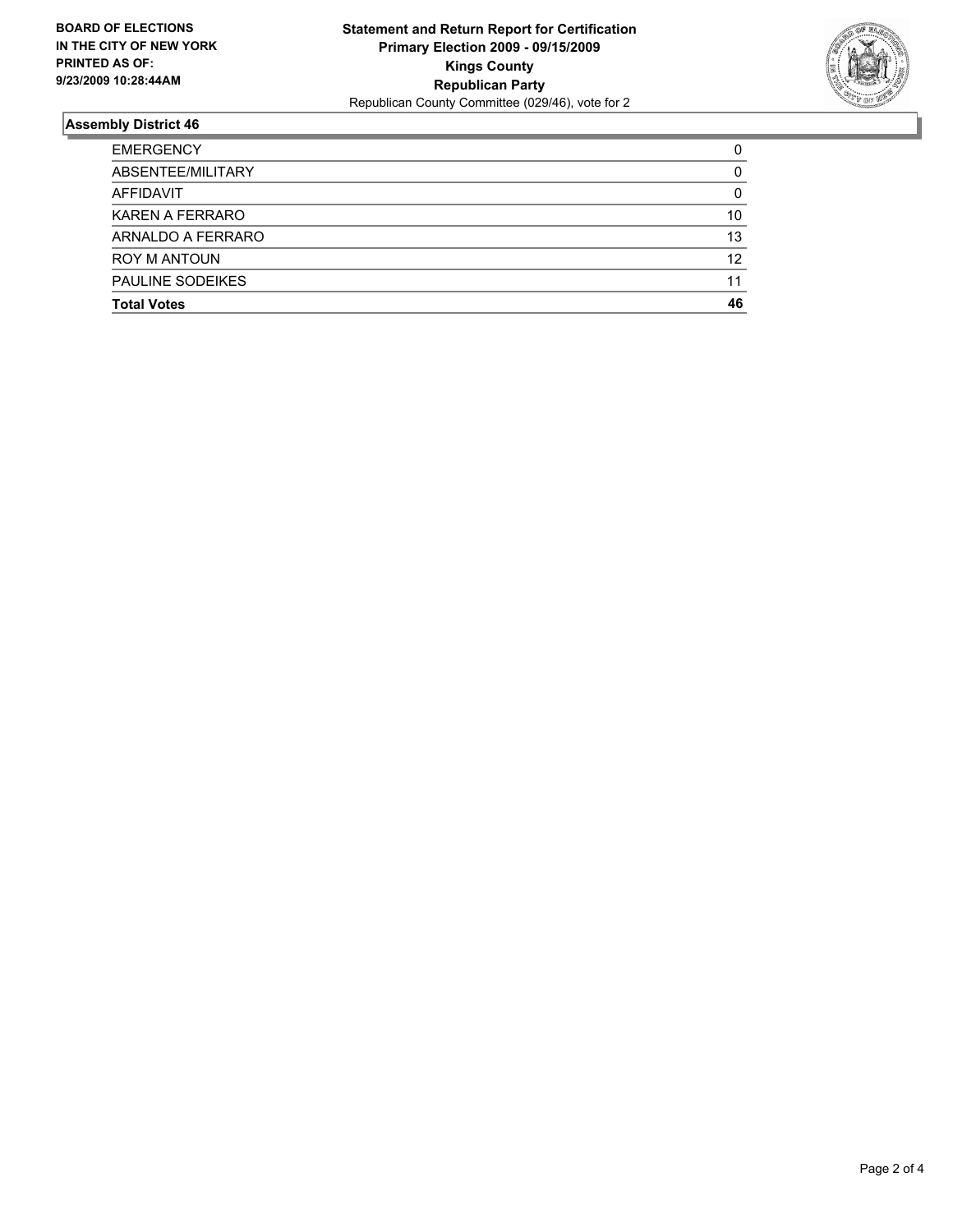#### **Statement and Return Report for Certification Primary Election 2009 - 09/15/2009 Kings County Republican Party** Republican County Committee (029/46), vote for 2

#### **Total for Republican County Committee (029/46) - Kings County**

| <b>Total Votes</b>      | 46 |
|-------------------------|----|
| <b>PAULINE SODEIKES</b> | 11 |
| <b>ROY M ANTOUN</b>     | 12 |
| ARNALDO A FERRARO       | 13 |
| KAREN A FERRARO         | 10 |
| <b>AFFIDAVIT</b>        | 0  |
| ABSENTEE/MILITARY       | 0  |
| <b>EMERGENCY</b>        | 0  |

We certify this statement to be correct, and have caused the same to be attested by the signatures of the members of the board, or a majority thereof, on

Secretary **Chairman** 

Canvassing Board

**Date** 

Canvassing Board Canvassing Board Canvassing Canvassing Board Deputy Chief Clerk

Chief Clerk

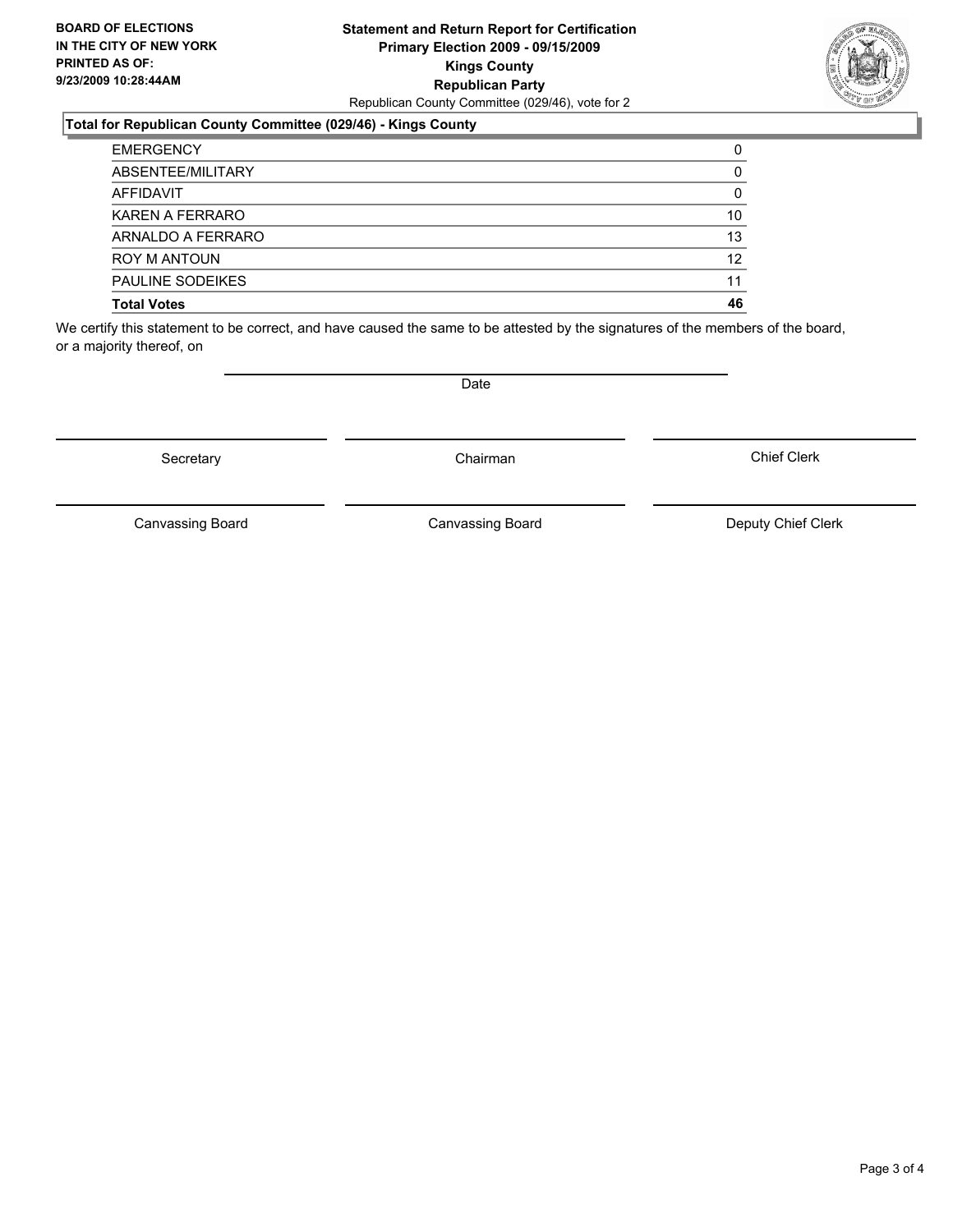**Statement and Return Report for Certification Primary Election 2009 - 09/15/2009 Kings County Republican Party** Republican County Committee (029/46), vote for 2

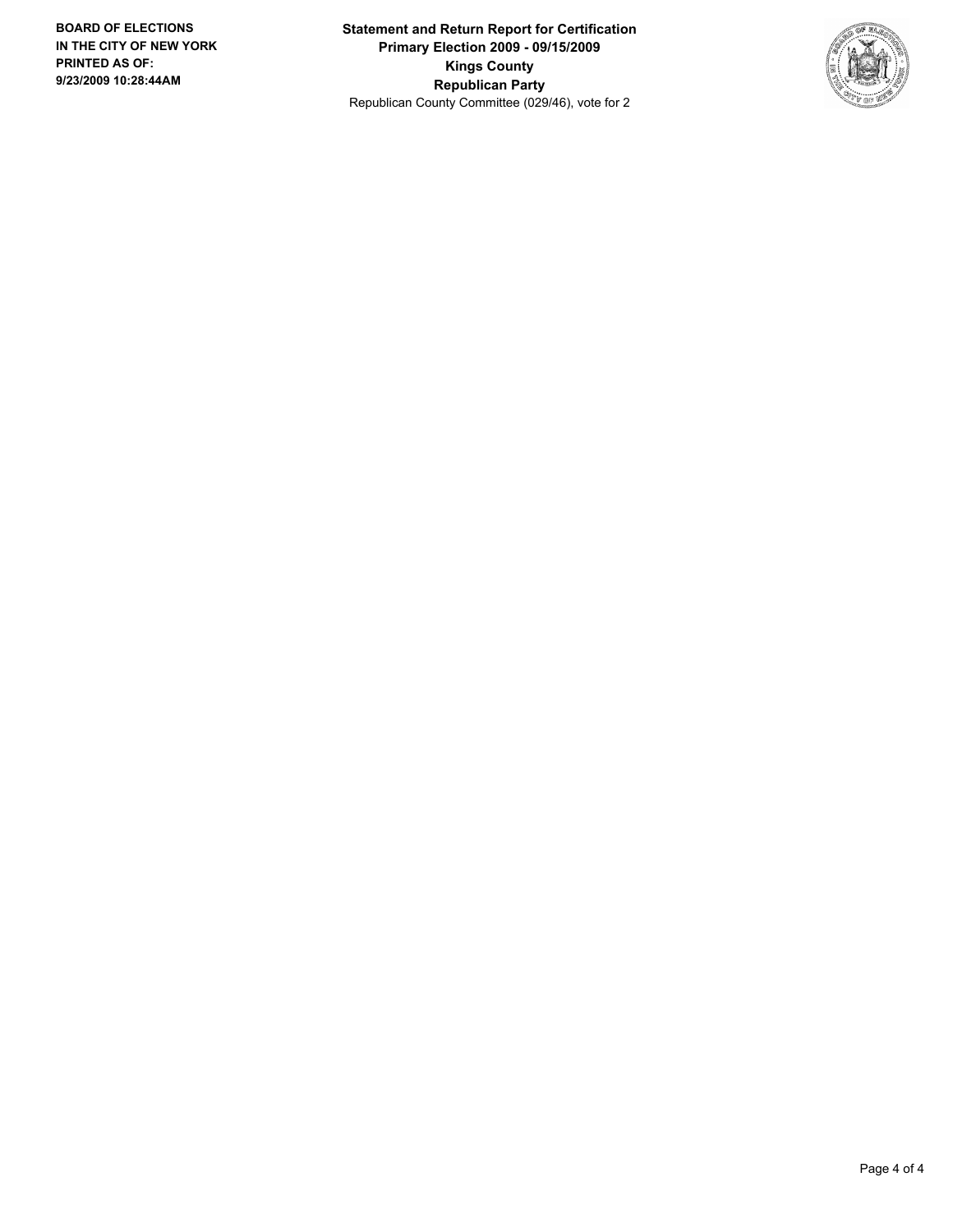

# **Statement and Return Report for Certification**

## **Primary Election 2009 - 09/15/2009 Kings County - Republican Party**

Republican County Committee 059/48 Vote for 2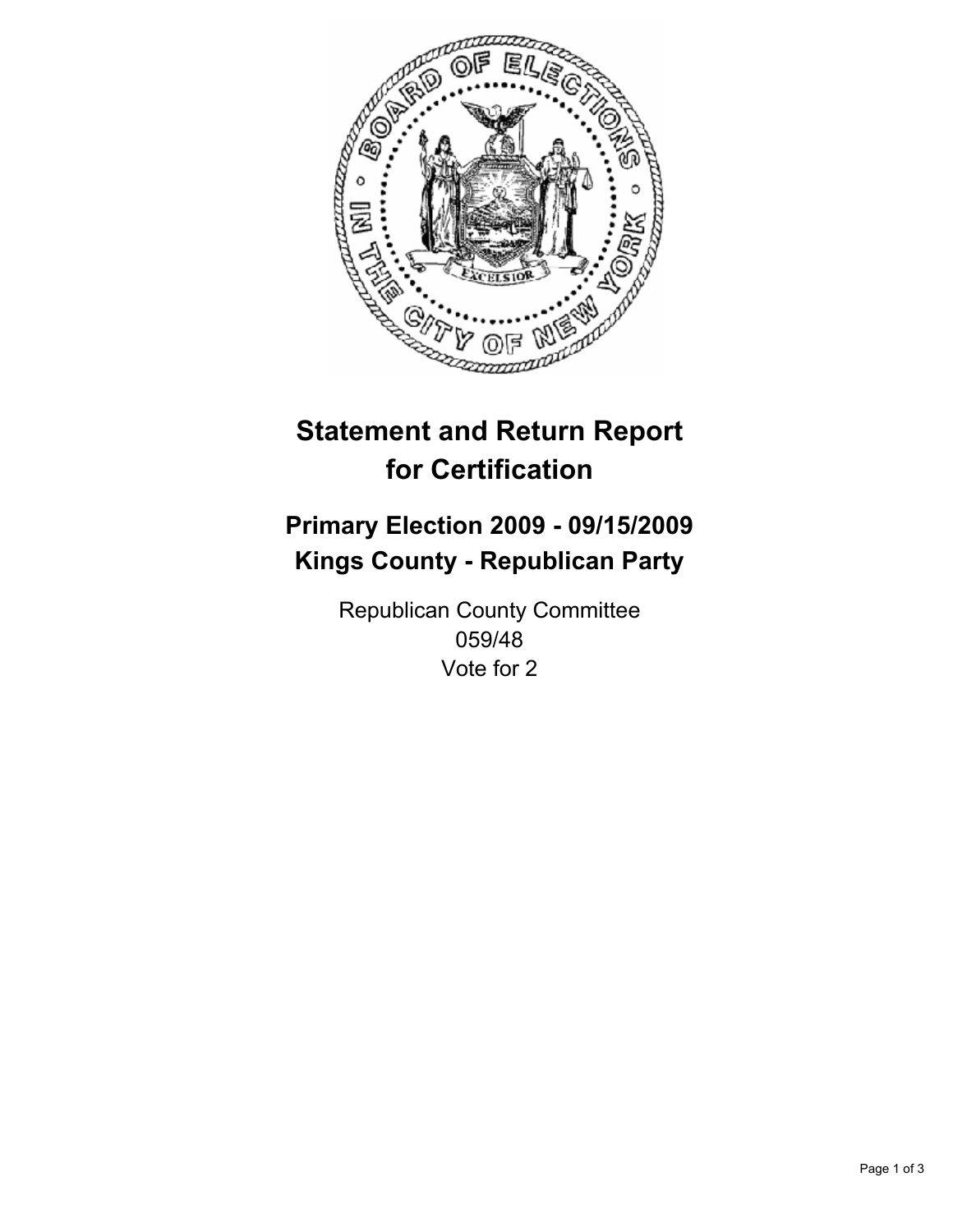

### **Assembly District 48**

| <b>Total Votes</b>         | 5 |
|----------------------------|---|
| <b>THERESA MARCHISELLO</b> | 2 |
| ELAINE GUIDO               | 2 |
| <b>JOSEPH CARUANA</b>      |   |
| AFFIDAVIT                  | 0 |
| ABSENTEE/MILITARY          | 0 |
| <b>EMERGENCY</b>           | 0 |